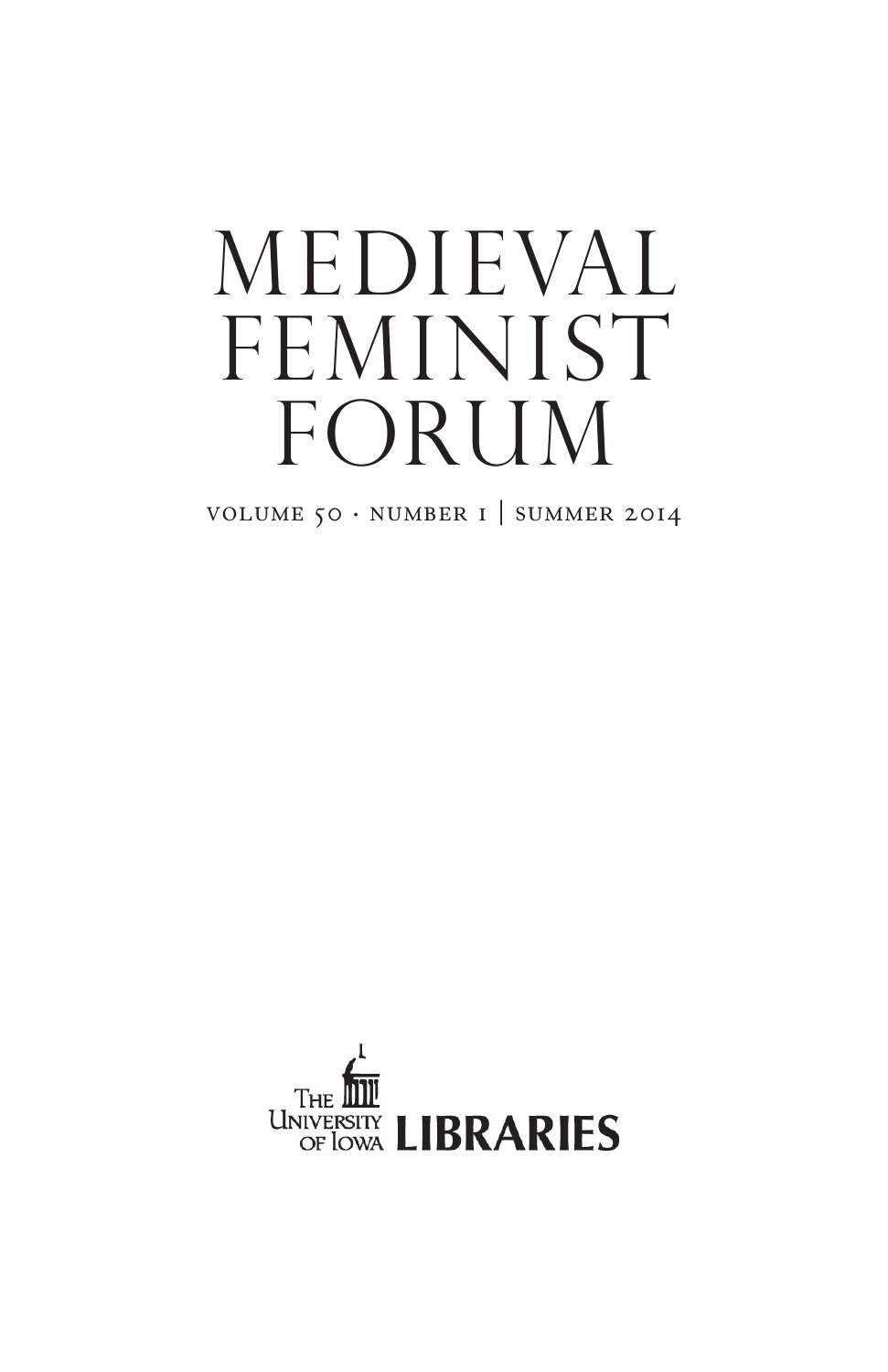# Medieval Feminist Forum

volume 50 number 1 |summer 2014

#### editorial board

Rachel Dressler, Art History, University at Albany, State University of New York Wendy Hoofnagle, English, University of Northern Iowa Jessica Boon, Religious Studies, University of North Carolina–Chapel Hill

## managing editor

Chris Africa, University of Iowa Libraries

#### book review editor

Helene Scheck, English, University at Albany, State University of New York

design & typesetting Sara T. Sauers, University of Iowa Center for the Book

## society for medieval feminist scholarship officers *President*: Sally Livingston (2014-2015), Humanities-Classics, Ohio Wesleyan University *Vice President*: Liz Herbert McAvoy (2014-2015), English, Swansea University *Secretary*: Dorothy Kim (2015), Vassar College *Treasurer & Membership Coordinator*: Vickie Larsen (2011-2015), English, University of Michigan-Flint

## advisory board

Jesssica Boon (2014), Jennifer Brown (2014), Jennifer Edwards (2015), Katie Keene (2015), Anne Lester (2015), Charles-Louis Metivier (2015), Linda Mitchell (2015), Tara Williams (2015), Elizabeth Robertson [Foremother Representative] *Graduate Student Representatives*: Melissa Ridley Elmes (2016), Kristin Canzano Pinyan (2016), Leah Schwebel (2014)

*Medieval Feminist Forum* is indexed in the MLA International Bibliography, published by the Modern Language Association, 26 Broadway, 3rd floor; New York, NY 10004; http://www.mla.org and *Feminae: Medieval Women and Gender Index*, http://www.haverford.edu/library/reference/mschaus/mfi/

*Medieval Feminist Forum*, e-issn 2151-6073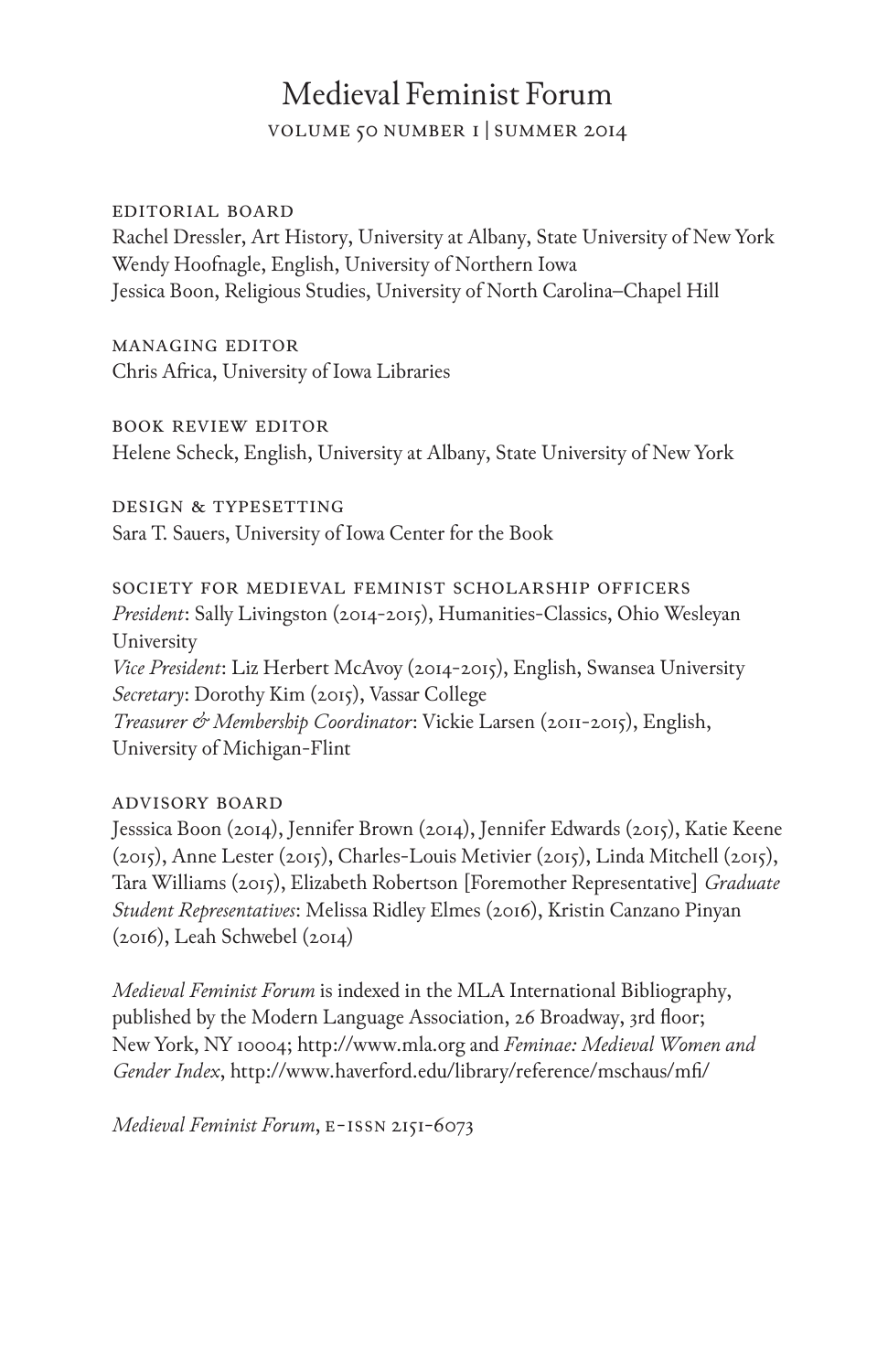## $\sim$ **CONTENTS**

## **SPECIAL ISSUE**

The Medieval *Hortus conclusus*: Revisiting the Pleasure Garden Guest Editor: Liz Herbert McAvoy

### **ARTICLES**

The Medieval *Hortus conclusus*: Revisiting the Pleasure Garden Liz Herbert McAvoy 5

The Virgin in the *Hortus conclusus*: Healing the Body and Healing the Soul

Naoë Kukita Yoshikawa 11

"Flourish Like a Garden": Pain, Purgatory, and Salvation in the Writing of Medieval Religious Women

Liz Herbert McAvoy 33

The Time of the Tree: Returning to Eden After the Fall in the Cornish *Creation of the World*

Daisy Black 61

Policing the Queer: Narratives of Dissent and Containment in Chaucer's *The Knight's Tale*

Roberta Magnani 90

## **BOOK REVIEWS**

*The Beguine, the Angel, and the Inquisitor*, by Sean L. Field. (Tanya Stabler Miller) 127

- *The Life and Miracles of Saint Margaret of Cortona (1247-1297)*, trans. Thomas Renna and ed. Shannon Larson. (Pablo Garcia Acosta) 130
- *Exhortations to Women and to Others if They Please*, by Lucrezia Marinella. (Lyn Blanchfield) 133